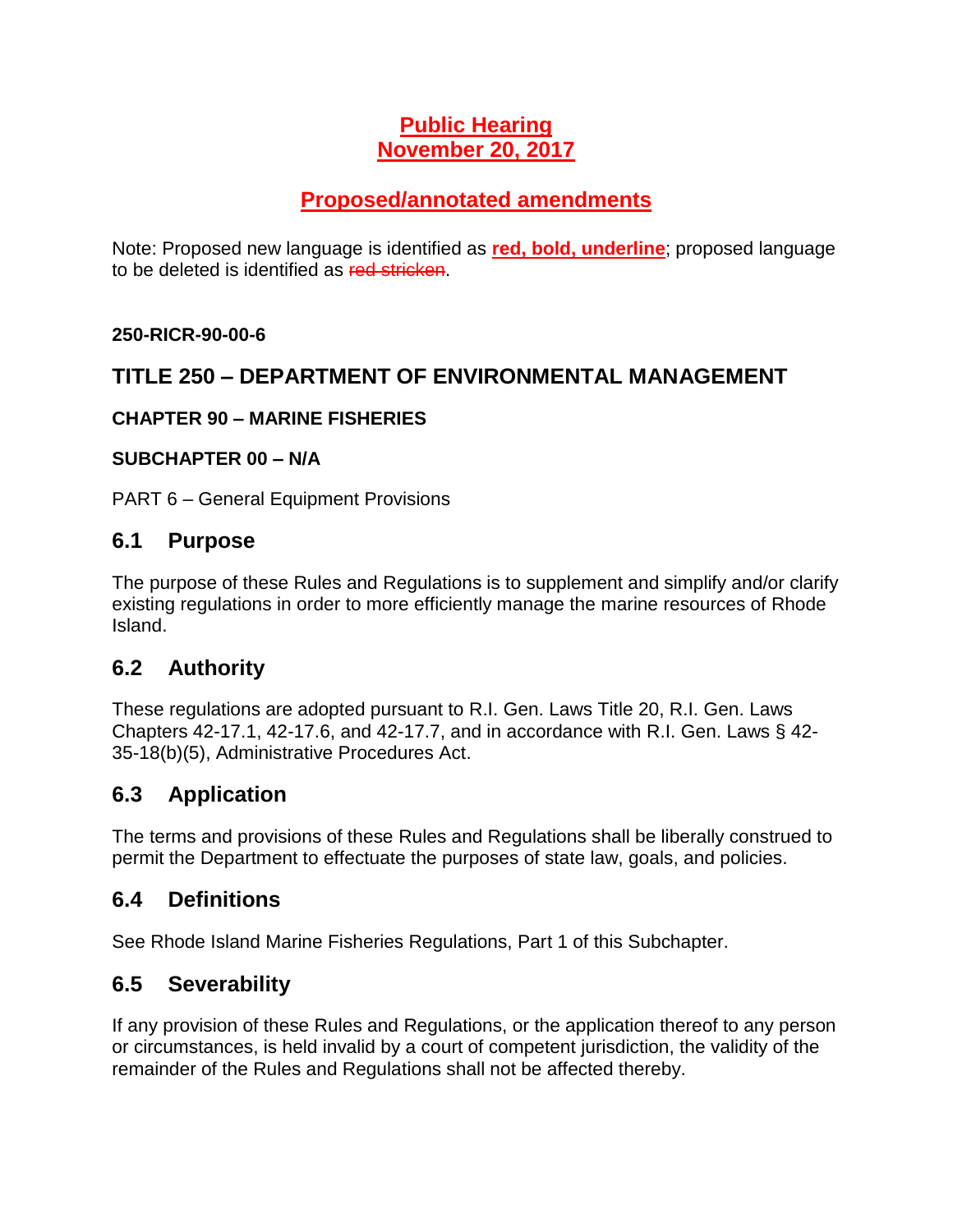# **6.6 Superseded Rules and Regulations**

On the effective date of these Rules and Regulations, all previous Rules and Regulations, and any policies regarding the administration and enforcement these regulations shall be superseded. However, any enforcement action taken by, or application submitted to, the Department prior to the effective date of these Rules and Regulations shall be governed by the Rules and Regulations in effect at the time the enforcement action was taken, or application filed.

### **6.7 General**

- A. Recreational use of nets for bait:
	- 1. Marine species may lawfully be taken for personal use (not for sale) with nets, provided that all existing minimum size and possession limit restrictions for the species possessed are adhered to.
	- 2. A two-quart per person possession limit is authorized for all un-regulated marine species any marine species that is not regulated by size, possession, and/or season.
	- 3. Beach seines or other nets used for the recreational harvest of marine species shall not exceed four (4) feet in depth and twenty (20) feet in length.
- B. Unauthorized disturbance of pots: No person except the Director shall unduly disturb any pot or associated line (warp) and/or buoy, or remove any marine species from a pot, without the written permission of the owner. (Ref. R.I. Gen. Laws § 20-4-8).
- C. Identification of traps pots and buoys: Each pot used for the taking of marine species shall have attached a buoy, and each pot and buoy shall be identified with the name and license number of the owner. (Ref. R.I. Gen. Laws § 20-4-7).
- D. Obstruction of migratory fish passage: No person shall obstruct the free passage of anadromous or catadromous fish in any marine waters, river, or stream of the State of Rhode Island.

### **6.8 Commercial netting**

#### **6.8.1 Prohibited areas (waters) for all commercial netting:**

- A. All netting, except licensed fish traps are prohibited in the Harbor of Refuge and within one hundred (100) yards of the Harbor of Refuge breakwater;
- B. In all coastal salt pond channels;
- C. In Point Judith Pond in the following locations: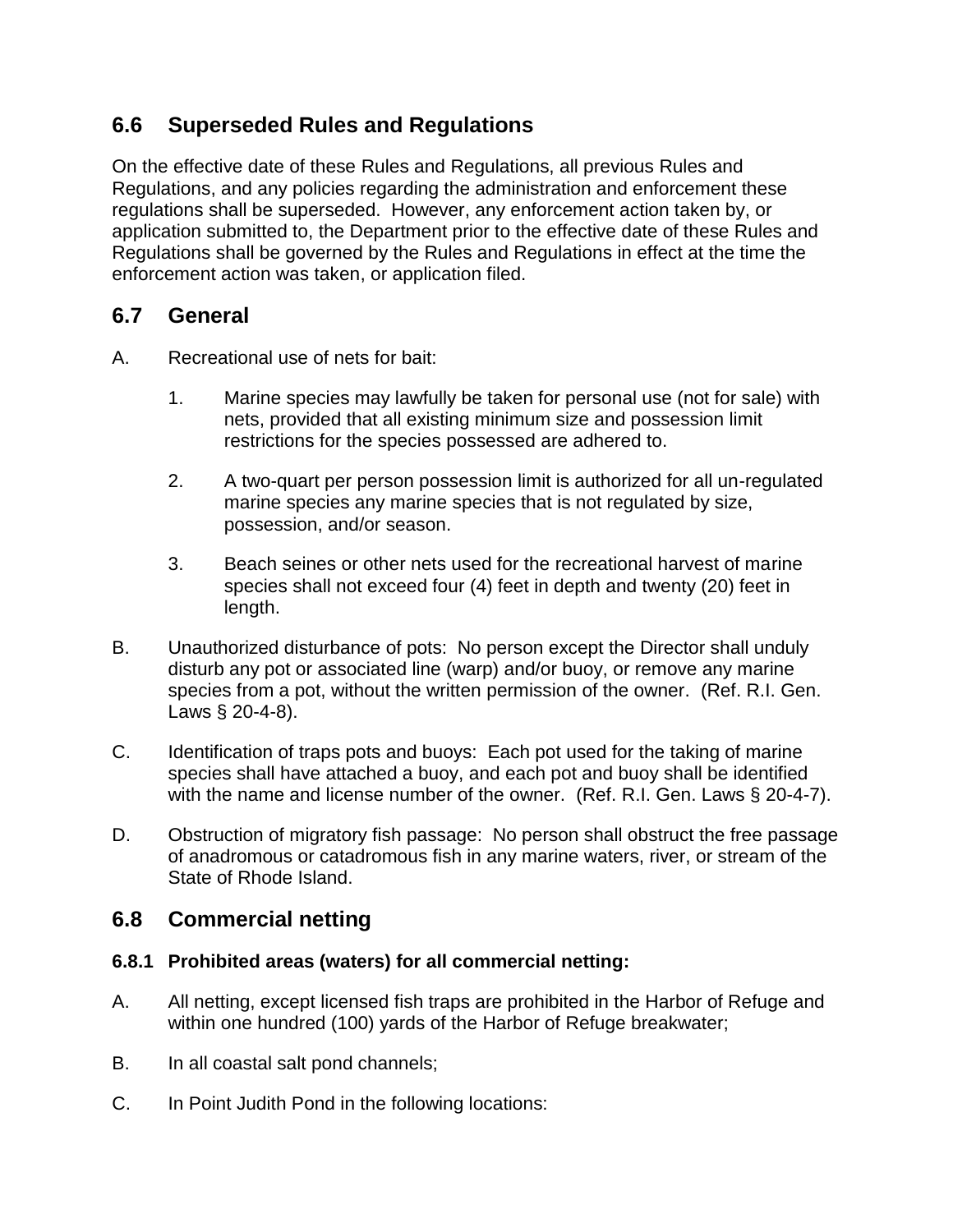- 1. In the southern portion of Point Judith Pond from the Harbor of Refuge Breakwater and bounded on the north by a line from Strawberry Hill Point to High Point, and on the east by the Great Island Bridge;
- 2. In the northern portion of Point Judith Pond, in the Narrows bounded on the west by a line from Betty Hull Point to Short Point, and on the east by a line from Blue Rock Point to Old Cellar Point;
- 3. In all waters north of a line from Ram Point to Squally Point.
- D. In the northern portion of Potter Pond, within one hundred (100) feet of the Captain's Brook.
- E. In the Narrow River in the following locations:
	- 1. Within three hundred (300) yards of the seaward entrance to the river;
	- 2. Between Middle Bridge and a point located eight hundred (800) feet north of Bridgetown Road Bridge;
	- 3. Within one hundred (100) feet north and south sides of the upper Narrows;
	- 4. Within one hundred (100) feet east and west of the seaward mouth of Gilbert Stuart Brook.
- F. In the Pawcatuck River and Little Narragansett Bay north of a line from Pawcatuck Rock to Thompson Point, except for seining between February 1 and April 15 annually.
- G. All fixed gear is prohibited in the Foster Cove Channel and in the narrows in Charlestown Pond.

#### **6.8.2 Trawling Devices:**

- A. Net obstruction or constriction: Any fishing vessel subject to minimum mesh size restrictions using a trawl net shall not use any device or material, including, but not limited to, nets, net strengtheners, ropes, lines, or chafing gear, on the top of a trawl net, except that one splitting strap and one bull rope (if present), consisting of line and rope no more than three (3) inches in diameter, may be used if such splitting strap and/or bull rope does not constrict, in any manner, the top of the trawl net. "The top of the trawl net" means the fifty (50) percent of the net that (in a hypothetical situation) would not be in contact with the ocean bottom during a tow if the net were laid flat on the ocean floor. For the purpose of this paragraph, head ropes are not considered part of the top of the trawl net.
- B. Trawling ground gear: The use of rollers, rockhoppers or discs greater than twelve (12) inches in diameter is prohibited while fishing in Rhode Island waters.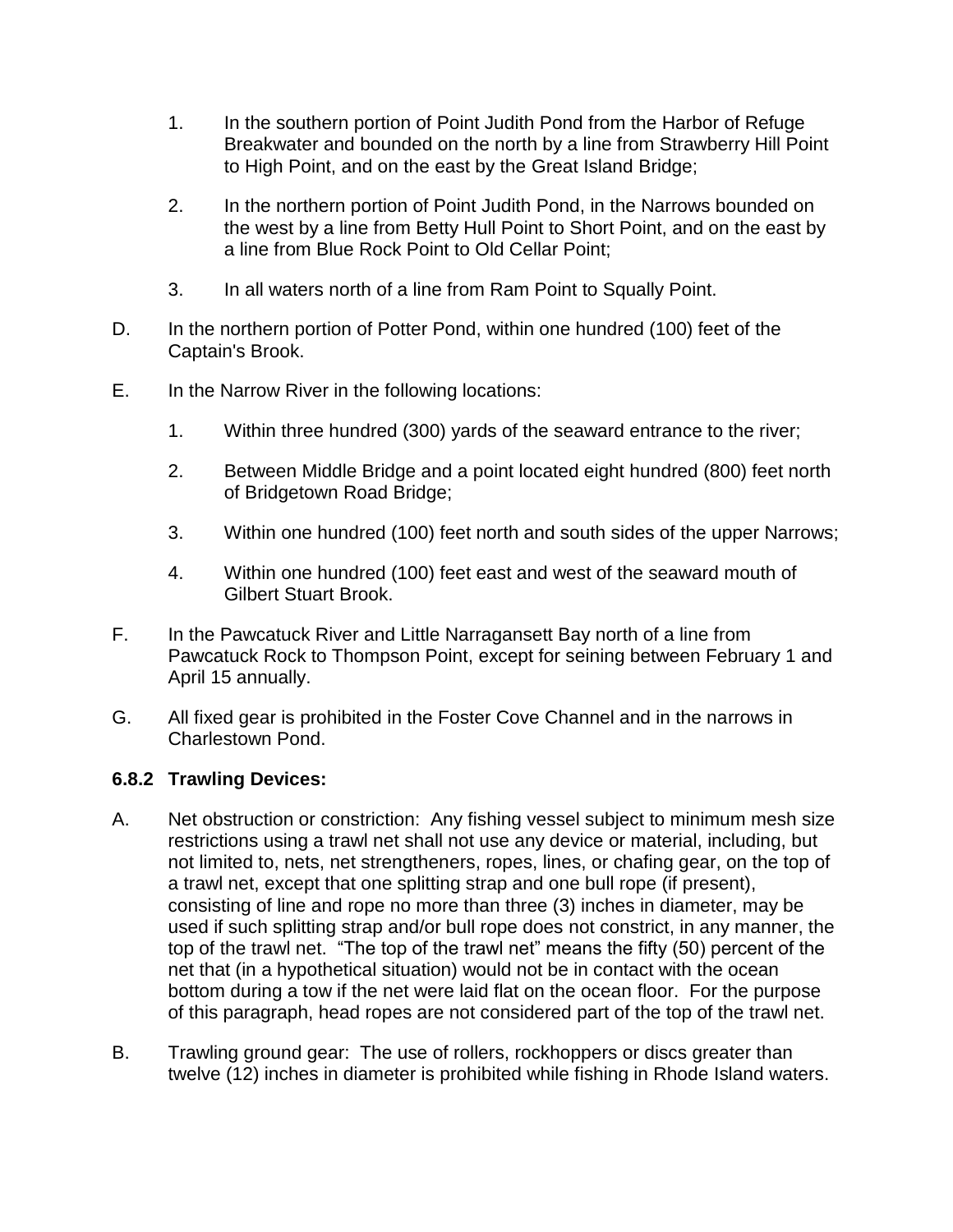- C. Prohibited areas: In addition to those waters where all netting is prohibited, a trawling device is prohibited in the following areas:
	- 1. In the Upper Narraganset Bay Trawling Area on any Saturday, Sunday, or legal State holiday between July 1st and November 1st annually. The Upper Narragansett Bay Trawling Area: The Upper Narragansett Bay Trawling Area is designated a Marine Life Management Area pursuant to R.I. Gen. Laws § 20-3-4, and is described as follows: the southern boundary extends from Spink Neck in the Town of North Kingstown to Pine Hill Point on Prudence Island, thence from Homestead Dock on the easterly shore of Prudence Island, thence northeasterly to Hog Island Shoal Light, and thence to the north abutment. of the Mt. Hope Bridge in the Town of Bristol; the western boundary extends from Sandy Point in the City of Warwick to the southern tip of Warwick Point in the City of Warwick; the northern boundary extends from the dock at Rocky Point in Warwick to the southern tip of Poppasquash Point in Bristol, thence to Hog Island Light, and thence to the northern abutment of the Mt. Hope Bridge in Bristol.
	- 2. In the Upper Sakonnet Marine Life Management Area. The Upper Sakonnet River Marine Life Management Area is designated a Marine Life Management Area pursuant to R.I. Gen. Laws § 20-3 4, and is described as the waters of the Upper Sakonnet River which lies north of a line extending from McCurry Pt. in Portsmouth to the southern end of Jack's Island (so-called) in Tiverton, and which lies south of the Sakonnet River Bridge (Rt. 24).
	- 3. In all coastal salt ponds, except for otter trawling in Charlestown Pond and Quonochontaug Pond in accordance with these regulations.
- D. Otter Trawling:
	- 1. Areas prohibited:
		- a. Charlestown Pond: Otter trawling is prohibited on Saturdays, Sundays, and legal State holidays, annually, in that portion of the pond located south of a line extending from Marsh Point and Horseshoe Point on the Arnolds shore; west of a line extending from DEM markers located on Marsh Point and Marsh Neck Point; and east of a line extending from the east shore of the Foster Cove channel and a DEM marker located on the barrier beach;
		- b. Quonochontaug Pond: Otter trawling is prohibited on Saturdays, Sundays, and legal State holidays, annually, in that portion of the pond located south of a line extending from a DEM marker located at the end of Quahaug Point to the northern end of Nopes (Barn)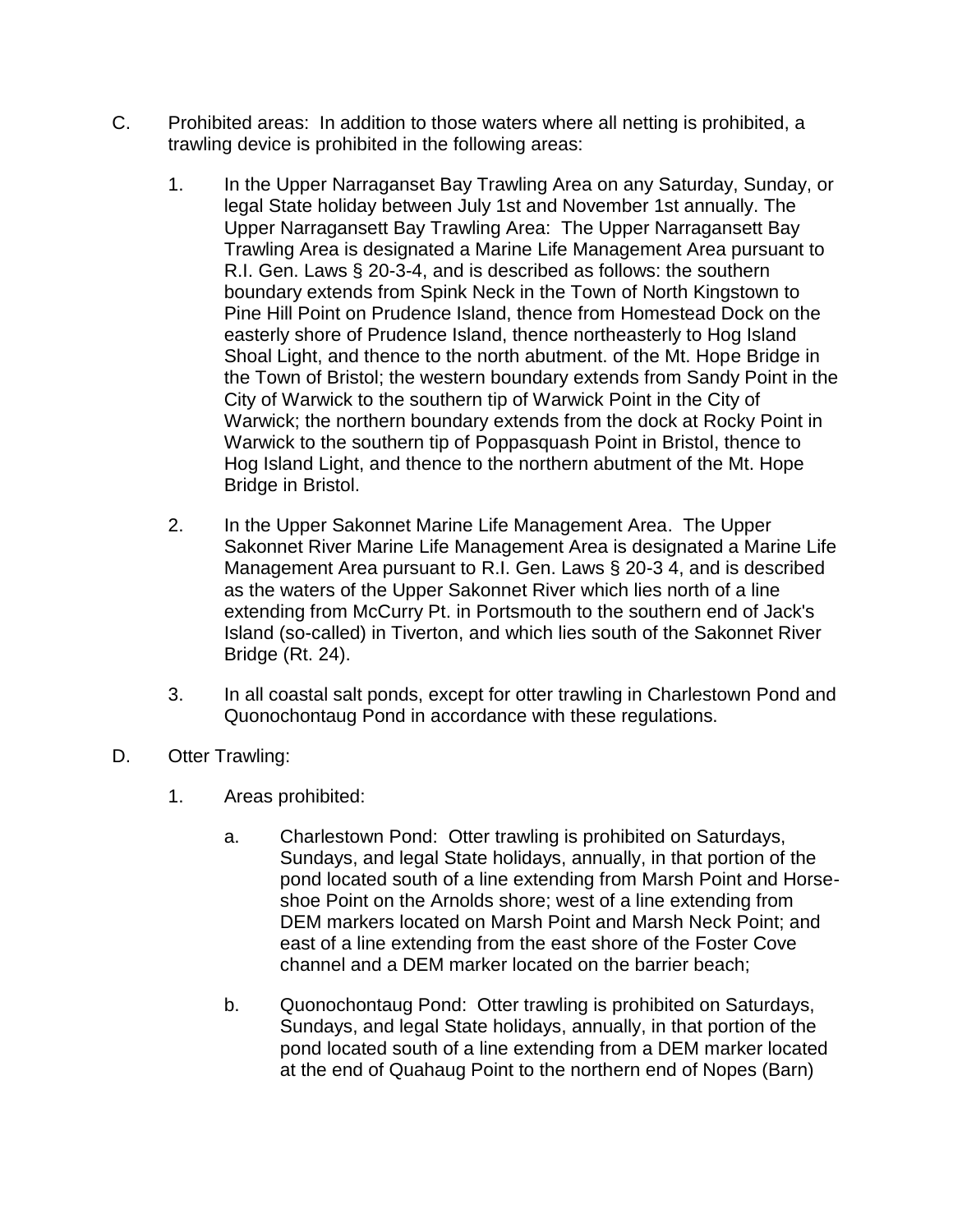Island, and east of a line extending south from Quahaug Point to a DEM marker located on the barrier beach;

- c. In Potter Pond in its entirety.
- 2. No person shall utilize an otter trawl in the following areas between November 1 through February 28 annually, that has a mesh size which measures less than six (6) inches stretched mesh (measured inside knot to inside knot) in the following areas:
	- a. In Narragansett Bay north of a line extending from the easternmost extension of Carrier Pier in North Kingstown to Conanicut Pt. in Jamestown, thence to the tips of the T Pier on Prudence Island to Carr's Point in Portsmouth;
	- b. In the Sakonnet River north of a line from Sachuest Pt. in Newport to Sakonnet Point in Little Compton;
	- c. In Quonochontaug and Charlestown Pond in their entireties.

#### **6.8.3 Gill netting**

- A. Gill netting for bait:
	- 1. Bait gill nets must be clearly labeled with the name of the person setting or tending the net and be constantly tended. No person shall set, haul, and/or maintain a gill net for bait so as to obstruct the free passage of fish in Rhode Island coastal waters, streams, rivers, or bays.
	- 2. A bait gill net shall not exceed one hundred (100) feet nor exceed a mesh size greater than three and three quarters inches (3 3/4") (stretched).
- B. Prohibited areas: In addition to those areas where all netting is prohibited, and with the exception of gill netting for bait, commercial gill netting is prohibited in the following areas:
	- 1. In all coastal salt ponds;
	- 2. In the Pawcatuck River;
	- 3. In Little Narragansett Bay;
	- 4. Within one and one half (1-1/2) miles south (true) and west (true) of Napatree Point;
	- 5. Within one half  $(\frac{1}{2})$  mile in both directions of the seaward entrance to a coastal salt pond channel, and for a distance of three hundred (300) yards seaward, when such coastal salt pond is open to the sea;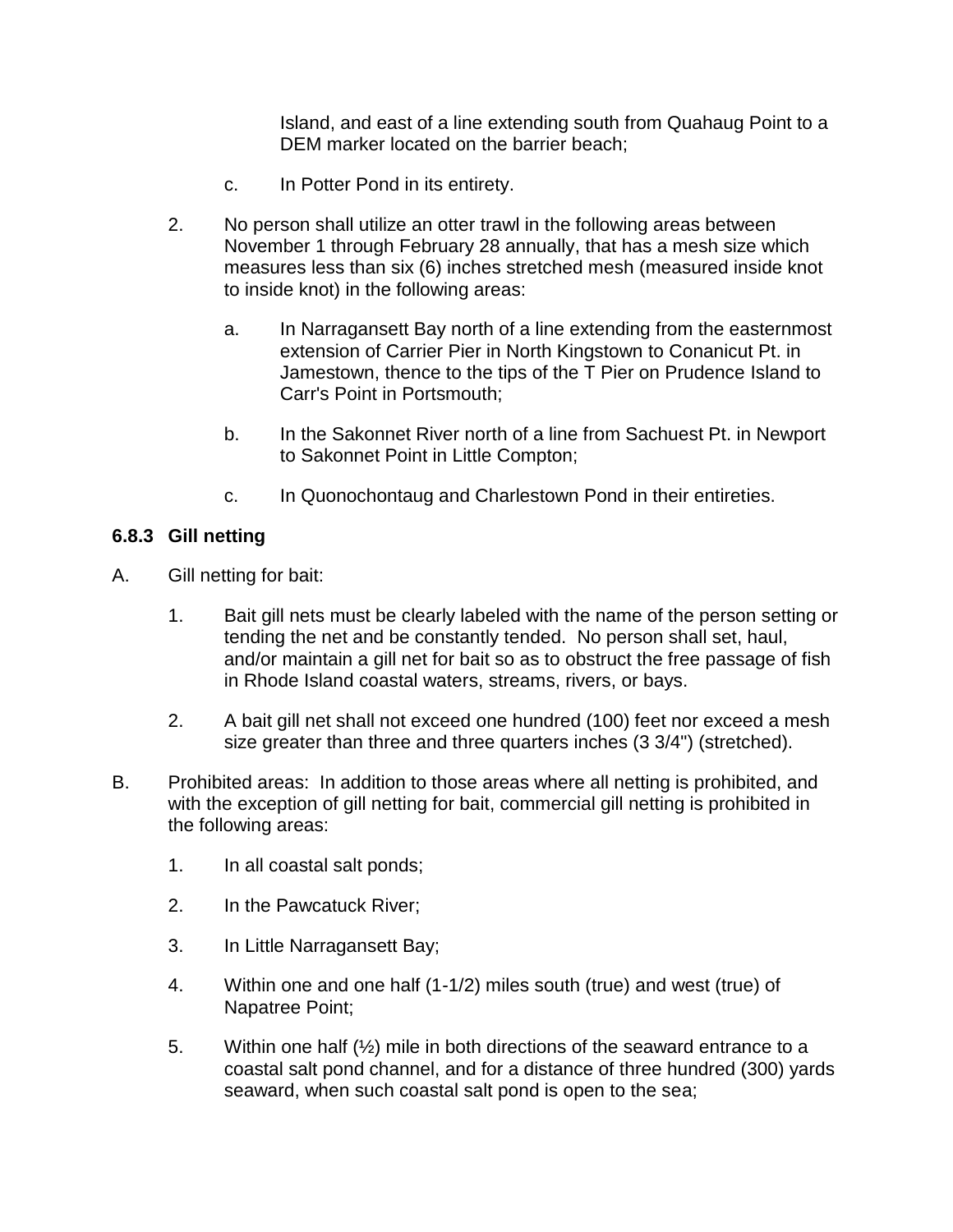- 6. Within one half (½) mile of Block Island between April 15 and November 15 annually.
- 7. Within fifty (50) yards of the entire Rhode Island coastline (mean high water line) during the period October 15 - December 31, annually.
- 8. Within fifty (50) yards of the Rhode Island coastline (mean high tide line) in the following areas:
	- a. From Monahan's Dock breakwater (State Pier #5) to the southernmost tip of Matunuck Pt. (Carpenter's Bar);
	- b. In Narragansett Bay north of the Colregs line, including Mt. Hope Bay;
	- c. In the Sakonnet River;
	- d. From the southern tip of Sachuest Point to the juncture of Second Beach and Sachuest Point; and,
	- e. From the southwest corner of Price's Neck to Castle Hill Light House.
- C. Gill nets shall be connected in a continuous series not to exceed 3,000 linear feet.
- D. Setting pattern: Each gill net shall be set in a straight line (from one end buoy to the other).
- E. No person shall set, haul, or maintain a gill net within 3,000 feet of a licensed floating fish trap.
- F. No person shall set, haul, and/or maintain a gill net in R.I. State waters during the month of March, annually.
- G. No person shall take or possess any striped bass while gill netting, or while hauling a gill net, including while gill netting for bait.
- H. Marking of nets with buoys:
	- 1. Both ends of a gill net shall be marked with an orange or fluorescent orange bullet shaped buoy with a size of nine (9) by sixteen (16) inches, and be clearly marked with the letters "GN" with a minimum letter height of three (3) inches and include the name and license number of the licensee.
	- 2. For gill nets set, hauled, and/or maintained south of the Colregs line, all buoy lines must be marked with three (3) individual green colored marks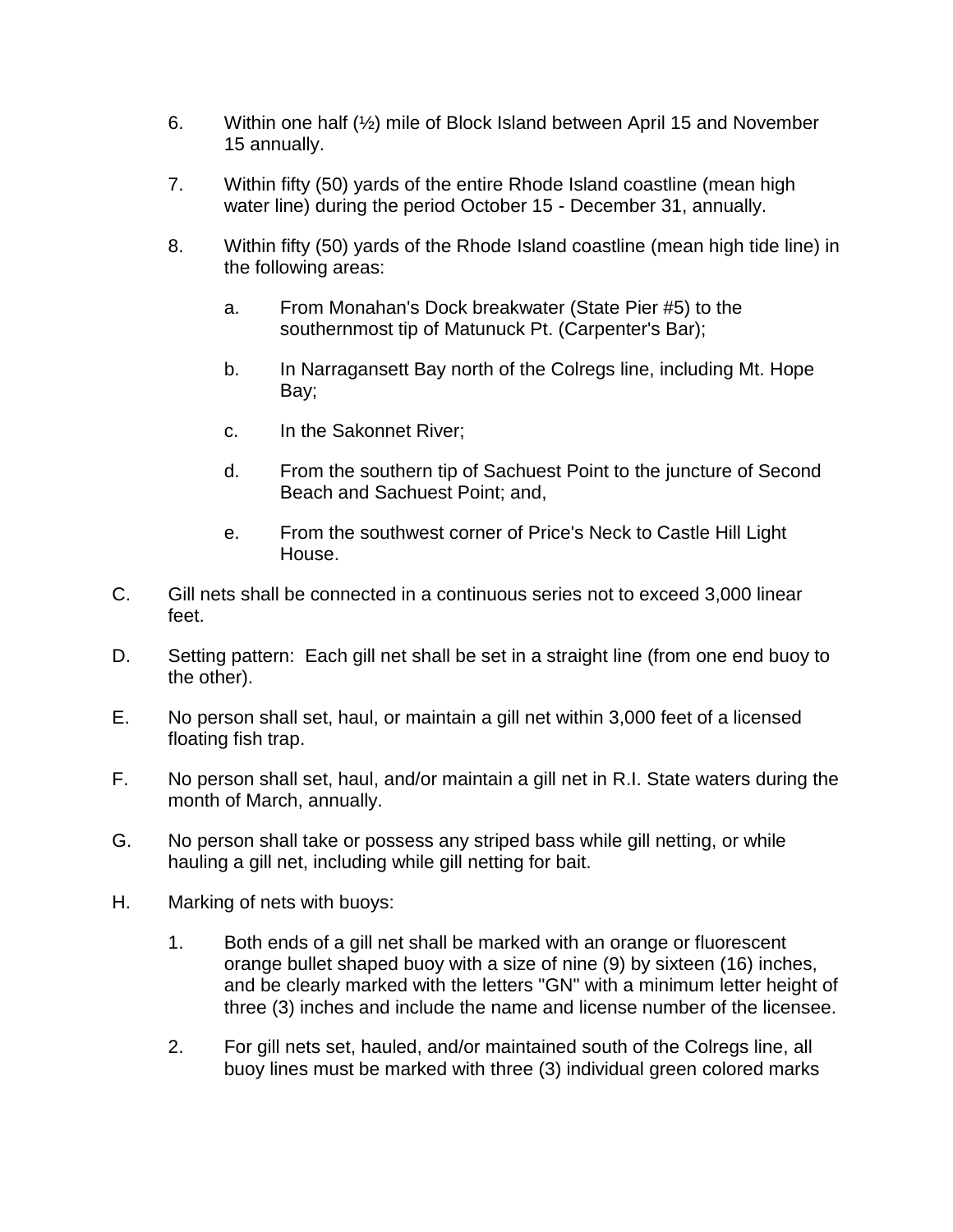measuring twelve (12) inches: one (1) at the top, one (1) at the midway point, and one (1) at the bottom of each buoy line.

# **Hearing Item 3.**

### **Proposed amendment to gill net tagging requirements (section 6.8.3(I))**

- I. Tagging of nets:
	- 1. Vessels permitted and participating in the gill net tagging program administered by the NOAA Fisheries Greater Atlantic Regional Office, and which are not participating in the Rhode Island tagging program, may transit Rhode Island State waters with gill nets on board the vessel only if all gill nets are stowed, and, when applicable, have the federal gillnet tags permanently attached.
	- 2. No gill net shall be set, hauled and/or maintained in Rhode Island State waters without permanently attached non-transferable tags issued by DFW **the Director**.
	- 3. Eligibility: To receive gill net tags, **are available only to** a multipurpose license holder with gill net endorsement must declare their license and designate a commercially declared vessel to haul that licensees net.
	- 4. Only one set of tags shall be designated to a commercial license holder.
	- 5. License holders shall be issued **are eligible to receive a maximum of** 80 tags, plus an additional 10 tags for routine loss. No more than 80 tags shall be in the water at any one time. **No person shall possess at any one time more tags than are authorized.**
	- 6. Nets are required to be tagged beginning January 1, 2017. Tags shall be valid in (2) year increments beginning January 1 and ending December 31 the following year. **Tags shall be valid from April 1 through March 31 annually.**

7. Tags shall be attached to both vertical lines **the float line of each net panel used in** a string of gill nets at the point proximate to where the bridle is joined to the vertical line. Tags shall be equally distributed between vertical lines, the difference of the number of tags on each vertical line shall not exceed one tag. One tag must **and also** be attached **along the float line of the string** for every 300 linear feet of net **of each net panel** used in a **the** string.

- **8. No person shall transfer gill net tags between nets or between individuals or vessels.**
- **9. No person shall file a false claim of tag loss.**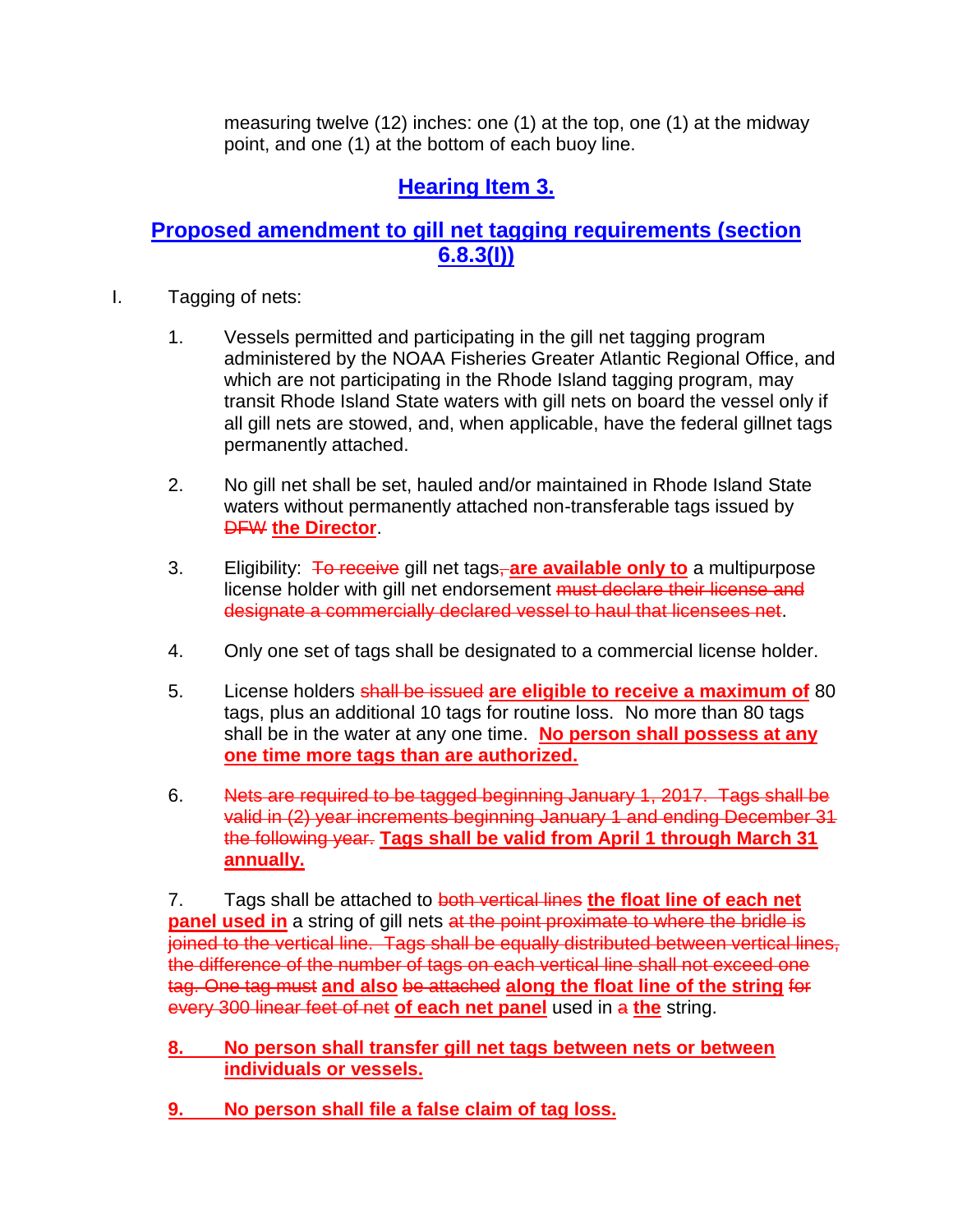- J. Tending of nets:
	- 1. A gill net with a mesh size less than or equal to ten (10) inches must be hauled at least once each calendar day.
	- 2. A gill net with a mesh size greater than ten (10) inches must be hauled at least once every 7 days.
- K. Weak link and anchor requirements for gillnets set, hauled, and/or maintained south of the Colregs line:
	- 1. All buoys, floatation devices and/or weights must be attached to the buoy line with a weak link having a breaking strength of no greater than 1,100 pounds.
	- 2. For nets that return to port each day with the vessel, net panels must have a weak link having a breaking strength of no greater than 1,100 pounds at the center or each float line or at least every 25 fathoms along the float line of a panel longer that 50 fathoms.
	- 3. For nets which do not return to port with the vessel, weak links of not greater than 1,100 pounds must be incorporated into net panels following one of the two configurations required by the NOAA Fisheries Atlantic Large Whale Take Reduction Plan.
	- 4. All gill nets that do not return to port with vessel, regardless of number of net panels, shall be required to be anchored with the holding power of at least a 22 pound Danforth-style anchor at each end of the net string (must be a burying anchor; no dead weights).
- L. Pinger Specifications:
	- 1. A pinger is an acoustic deterrent device which, when immersed in water, broadcasts a 10 kHz ( $\pm$  2 kHz) sound at 132 dB ( $\pm$  4 dB) re 1 micropascal at 1 m, lasting 300 milliseconds  $(± 15$  milliseconds), and repeating every 4 seconds  $(\pm 0.2$  seconds).
	- 2. Pingers shall be properly attached to each gill net during the following time periods, annually:
		- a. December 1 through February 28 (February 29 on leap years); and,
		- b. April 1 through May 31.
	- 3. Pinger Attachment: A pinger shall be attached at the end of each string of each gill net and at the bridle of every net within a string of nets (e.g., in a gill net string consisting of 3 nets, 4 pingers would be required).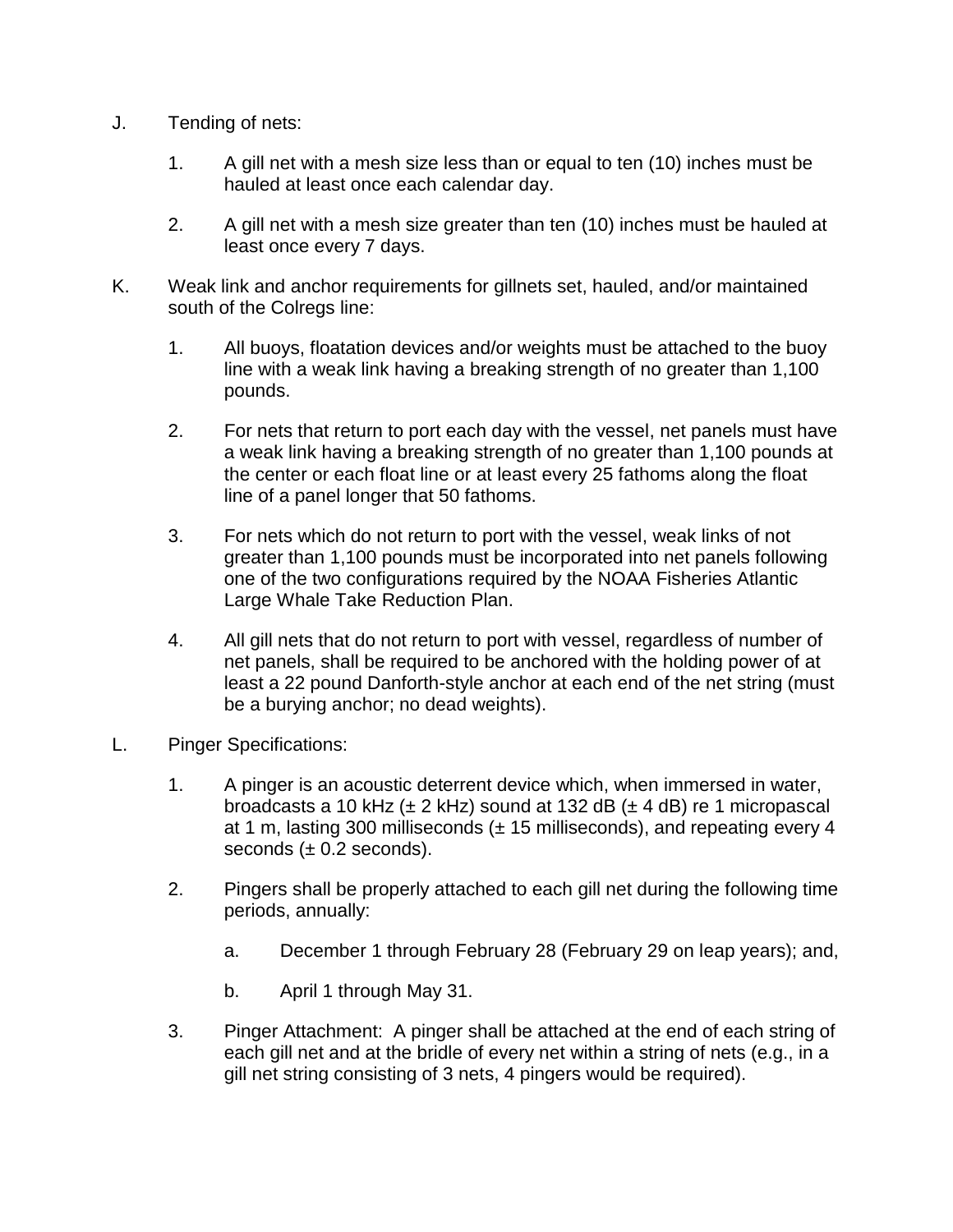- 4. Pinger Maintenance: Pingers shall be maintained in an activated state at all times.
- M. Drift and sink gill nets: Only a floating and bottom tending gill net may be set, hauled, or maintained in Rhode Island waters.
	- 1. A floating gill net must be constantly tended;
	- 2. Minimum mesh size for a bottom tending gillnet: No bottom tending gill net shall have a mesh size smaller than five (5) inches stretched mesh.
- N. Additional area specific regulations:
	- 1. No person shall set, haul, and/or maintain a gill net in Narragansett Bay, Mount Hope Bay, or Sakonnet River, north of the Colregs line, which does not meet the following specifications:
		- a. Maximum length: A single gillnet, or series of connected gillnets, shall not exceed 300 feet.
		- b. Spacing: No gillnet shall be set within 150 feet of shore at mean low water, or within 2000 feet of another gillnet.
	- 2. Waters within one half (1/2) nautical miles of the Rhode Island coast (mean high tide line) and south of the Colregs line:
		- a. Maximum length: A series of connected gillnets shall not exceed a total length of six hundred (600) feet.
		- b. Setting pattern: Each gillnet shall be set perpendicular to the shore.
		- c. Spacing: No gillnet shall be set within two thousand (2000) feet of another gillnet.
	- 3. Waters between one half (1/2) nautical miles and three (3) nautical miles from the Rhode Island coast (mean high tide line):
		- a. No gill net shall be set within two thousand (2000) feet of another gillnet during the period from April 1 to October 1.
		- b. Marking:
			- (1) A series of connected gill nets greater than six hundred (600) feet and less than or equal to twelve hundred (1,200) feet must be marked with two (2) orange or fluorescent orange floats with a size of nine (9) x sixteen (16) inches on the westernmost end as measured on a compass circle from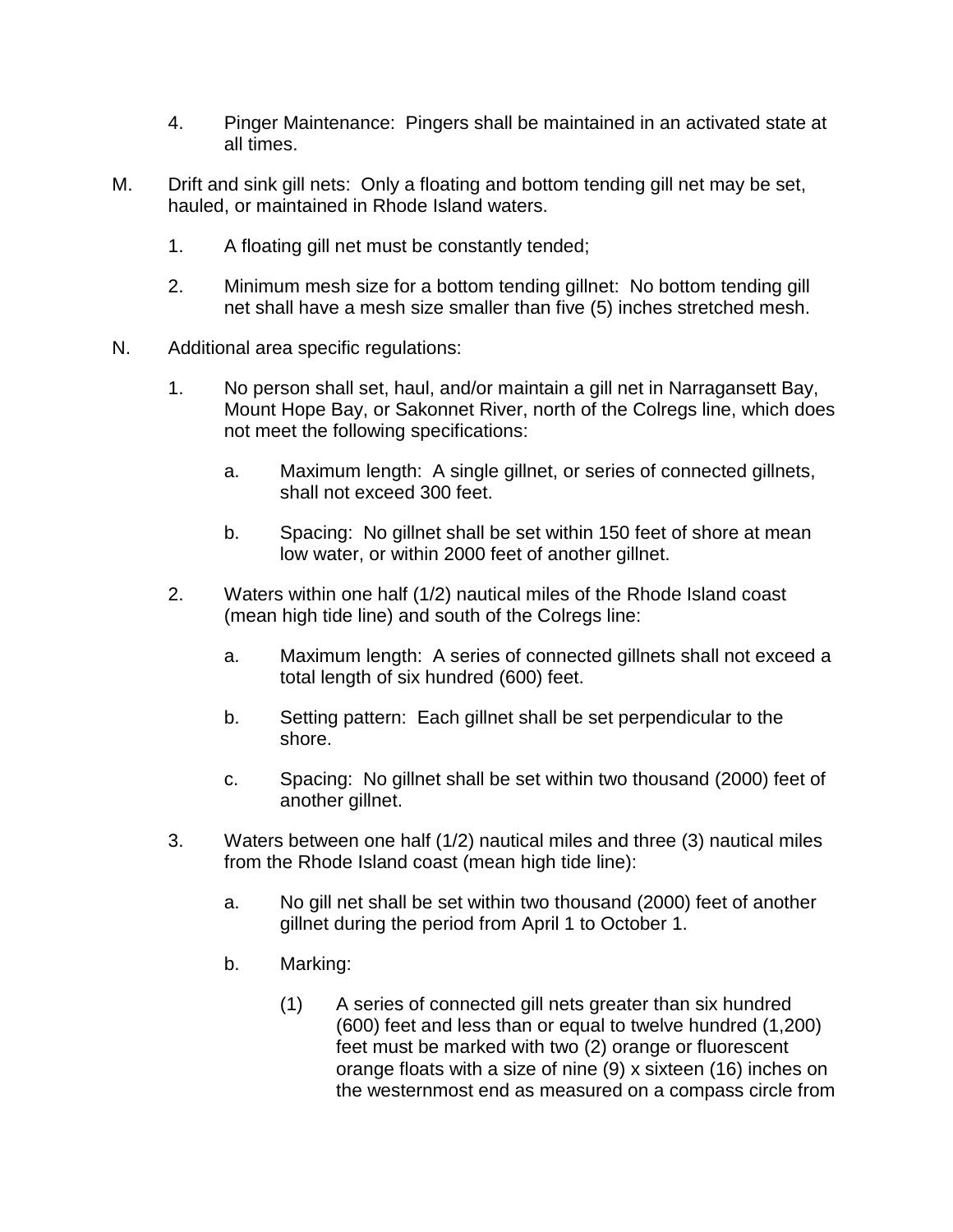magnetic south through west to, and including, north and one orange or fluorescent orange floats with a size of nine (9) x sixteen (16) inches on the easternmost end side as measured on a compass circle from magnetic north through east to, and including, south. In the case of nets set in a due north south line, the two orange or fluorescent orange floats with a size of nine (9) x sixteen (16) inches should be placed on the southernmost end.

(2) A series of connected gillnets greater than 1,200 feet must be marked with an orange or fluorescent orange float with a size of 9 x 16 inches and a radar reflective highflyer at each end. One of the radar reflective highflyer is to be marked with a flag on the westernmost side as measured on a compass circle from magnetic south through west to, and including, north. The easternmost side as measured on a compass circle from magnetic north through east to, and including, south is to be marked with a radar reflective highflyer that must remain flagless. In the case of nets set in a due north south line, the flag on the radar reflective highflyer should be placed on the southernmost end.

#### **6.8.4 Fyke nets**

- A. The fyke net must be permitted by DEM prior to being placed in the marine waters of the State. Persons applying for such permit shall provide the dates of use, location, and net measurements.
- B. Any fyke net placed in the marine waters of the State shall meet the following dimensions:
	- 1. Maximum length of fyke net leader: One hundred (100) feet.
	- 2. Maximum mesh size: Stretched mesh shall not be greater than two and one half (2½) inches.
	- 3. Leader: Must not extend more than 4 feet off the bottom.
- C. Fyke nets must be tended and hauled every 48 hours.
- D. Fyke nets shall not be placed within 250 feet of any other fishing net.
- E. Prohibited areas: In addition to those waters where all netting is prohibited, fyke nets are prohibited in Charlestown and Quonochontaug Ponds between June 15 and September 15 annually.

#### **6.8.5 Seine nets**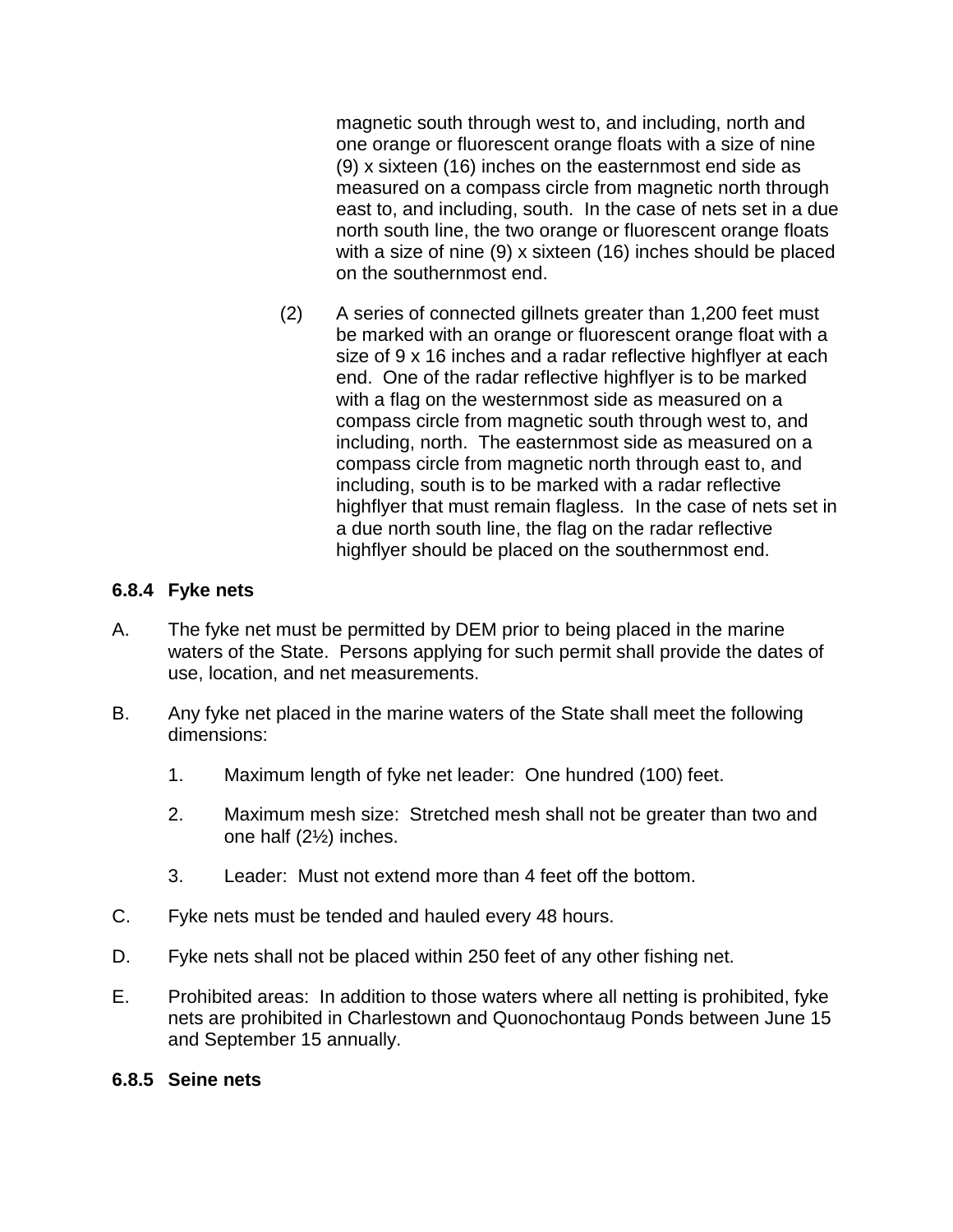A. Prohibited areas: In addition to those waters where all netting is prohibited, seine nets are prohibited within one half (½) mile in both directions of the seaward entrance of a coastal salt pond channel for a distance of three hundred (300) yards seaward, when the coastal salt pond is open to the sea.

#### **6.8.6 Fish traps**

- A. Permit required: No person shall set a fish trap in the public waters of the state without first obtaining a permit as provided in these regulations. (R.I. Gen. Laws § 20-5-1).
- B. Eligibility: A permit may be issued to any resident of this State or to any corporations incorporated in the State licensed in accordance with R.I. Gen. Laws Chapter 2.1 upon payment of a permit fee of twenty dollars (\$20.00) per trap location (R.I. Gen. Laws § 20-5-2).
- C. Application: Application for a fish trap permit shall be made on forms as prescribed by the Director.
- D. Expiration and renewal of permits:
	- 1. Permits shall be provided for a three (3) year period, or for that portion thereof expiring on the last day of December of each third year thereafter.
	- 2. On termination of any permit, the Director may renew the permit by issuing a new permit in place of the permit.
	- 3. Eligibility: Application for permit renewal shall be made within ten (10) days before its termination. Failure to apply for a permit renewal shall allow for a permit application in location as specified in the permit by any other person (R.I. Gen. Laws § 20-5-9).
- E. Exclusive right of permittee; assignment of permit:
	- 1. The holder of any permit, or the holder's heirs, executors, administrators, successors, or assigns shall have the exclusive right to fish the location by means of a fish trap, provided that the site is and has been actively fished.
	- 2. Any holder of a permit may, upon approval of the Director, transfer the permit to any suitable person. This approval must be endorsed on the permit in order to become effective (R.I. Gen. Laws § 20-5-10).
- F. Report as to traps placed; failure to occupy location; removal of permit from State: On or before the tenth day of January in each year every person holding a permit pursuant to this chapter shall notify the DEM in writing, under oath, what traps were placed under the permit during the preceding calendar year. Failure to furnish this information makes the permit null and void after that date. Failure to place a complete fish trap on a permitted location for a part of one calendar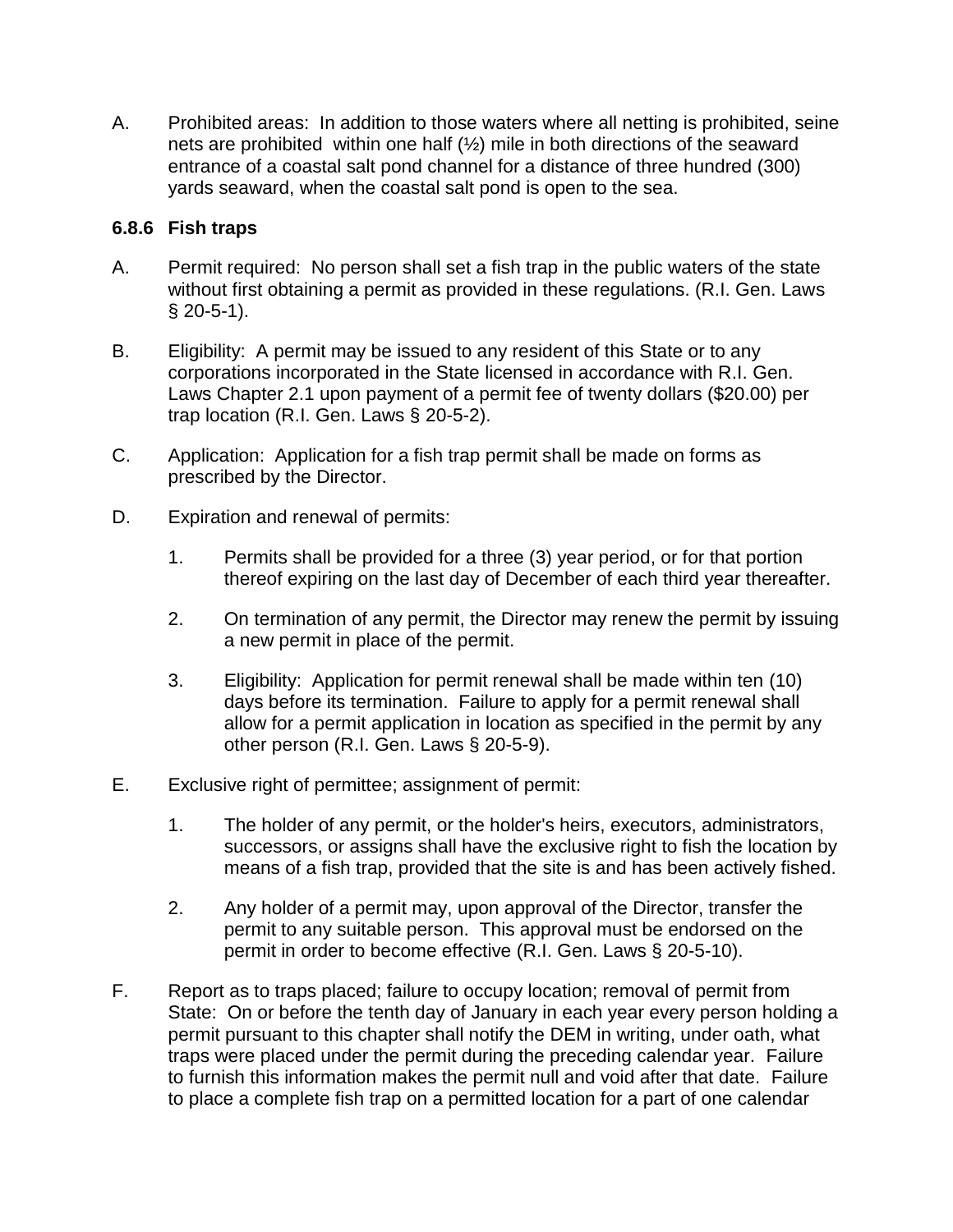year may, in the discretion of the Director, make the permit for the fish trap null and void; and the location will then become available for any suitable applicant. A permit for a fish trap location becomes null and void upon the removal of the holder from the State (R.I. Gen. Laws § 20-5-13).

- G. Removal of trap on cessation of use; closed season; damaged or dilapidated traps: Upon ceasing to use any fish trap as authorized, that structure shall at once be removed by the owner at the owner's expense and to the satisfaction of the Director. Failure to remove it shall be considered sufficient grounds for prosecution of the owner for maintaining a public nuisance or for revocation of the fish trap permit. Unless otherwise specified by regulations, all fish traps authorized in this chapter shall be completely removed by or before the last day of December of each year; and no fish trap shall be reset before the first day of the following March. All submerged or broken stakes must be promptly removed. Any fish trap damaged or allowed to get into a dilapidated condition will be regarded as abandoned unless promptly removed or rebuilt. Failure to do this will subject the owner to prosecution and forfeiture of the trap (R.I. Gen. Laws § 20-5-14).
- H. Reporting requirements: On or before the tenth day of January of each year, each licensee/fish trap operator shall submit a written report to the DEM, indicating those locations where the licensee shall be setting fish traps during the upcoming fishing season. These locations shall be identified by GPS, LORAN and/or latitude and longitude coordinates and shall also include the dates upon which the licensee anticipates setting and removing the traps. This notification shall not prohibit a fish trap operator from subsequently, during the calendar year, setting additional traps on licensed locations that were not anticipated and for which notice was not therefore provided to the DEM. However, any deviations from the report must be reported in writing and received by the DEM Division of Fish and Wildlife, Marine Fisheries section, 3 Fort Wetherill Road, Jamestown, Rhode Island, 02835 prior to the setting of the trap. Failure to provide this information makes the fish trap operator's license null and void. Based on the reports of fish trap locations, the DEM shall develop a graphic chart displaying fish trap locations annually by June 1 for distribution to the public.
- I. By January 31 annually, the DEM shall review all trap site permits and shall eliminate those sites from the list of authorized sites for which a permit has not been issued. The DEM shall provide written notice by registered mail to all those licensees who had most recently been issued permit(s) to set fish trap(s) in the locations of the sites to be eliminated. Said notice shall advise the affected licensee that the licensee may avoid the elimination of the trap location if written notice of such a desire to avoid elimination is received by the Division of Fish and Wildlife, Marine Fisheries section, 3 Fort Wetherill Road, Jamestown, Rhode Island, 02835, on or before thirty (30) days of the licensee's receipt of the notice of elimination.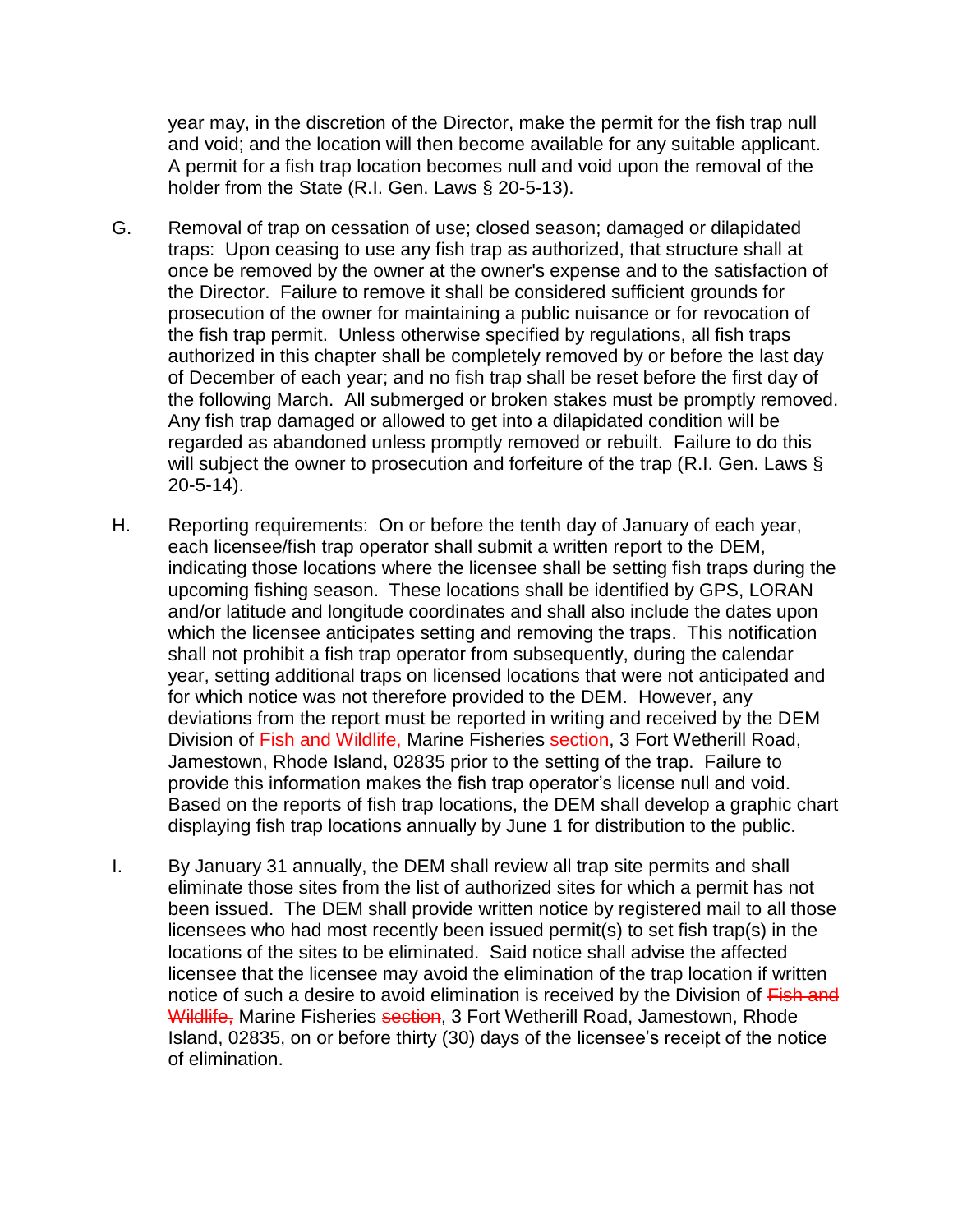- J. Sub-leasing of Permitted Fish Trap Locations: It is prohibited to sub-lease or allow any other person to use a permitted fish trap location. Any violation of this section shall make the permit for the fish trap null and void R.I. Gen. Laws §§ 20- 5-10(b), 20-5-13).
- K. Hook-backs in Leaders: Each leader shall be set as nearly as may be in a straight line, no bend or angle, known commonly as a "hook-back," shall be permitted (R.I. Gen. Laws § 20-5-7).
- L. Minimum distance between traps: The Director may grant a license for the erection of a fish trap within a lesser distance of 3,000 feet of an adjoining trap if the parties interested agree in writing to such a lesser distance. Such decisions shall be made with the advice of the Rhode Island Marine Fisheries Council (R.I. Gen. Laws § 20-5-4).
- M. Maximum length of trap leader: No permit shall be granted for a fish trap in which the length of the trap and leader is greater than two hundred eighty (280) fathoms (R.I. Gen. Laws § 20-5-4).
- N. Willful injury to traps: No person shall willfully or maliciously cut, remove, displace, tamper with, or in any way damage any trap, leader, or pound set by virtue of the permit provided for in these regulations (R.I. Gen. Laws § 20-5-18).
- O. Navigational Aids to Fish Traps and Appurtenances:
	- 1. Licensees must comply with the following requirements; failure to comply shall make license null and void. All floating fish traps deployed within Rhode Island State waters shall be marked with no less than 4 radar reflective buoys (hi-flyers) each positioned no more than 100 feet from the trap or its appurtenances in the following locations: one buoy shall be located at the shoreward end of the leader, one buoy on the seaward end of the leader adjacent to the head of the trap, and two buoys shall be located on the seaward side of the head of the trap.
	- 2. Floating fish traps located at sites 13F, 26C, 25B, 398, 120-19, 122-19, 383-19, 75A, 68B, 69B, 400-23, and 475-30 shall be marked as specified by the United States Coast Guard in its communication to the Department dated September 13, 2005. Specifically, site 13F shall be marked with a 5th class buoy with a 4 second flashing light. Site 26C shall be marked with a 5th class buoy with a 6 second flashing light. Site 25B shall be marked with a 5th class buoy with a 4 second flashing light at the southern end of the trap and an unlit 5th class buoy at the northern end. Sites 398 and 383-19 shall be marked with an unlit 5th class buoy. Sites 75A, 69B, 475-30 and 68B shall be marked with an unlit 6th class buoy. Sites 122- 19 and 400-23 shall be marked with a 5th class buoy with a 2.5 second flashing light. Each of the above-described buoys shall be positioned within 100' of the head of the floating fish trap and its appurtenances.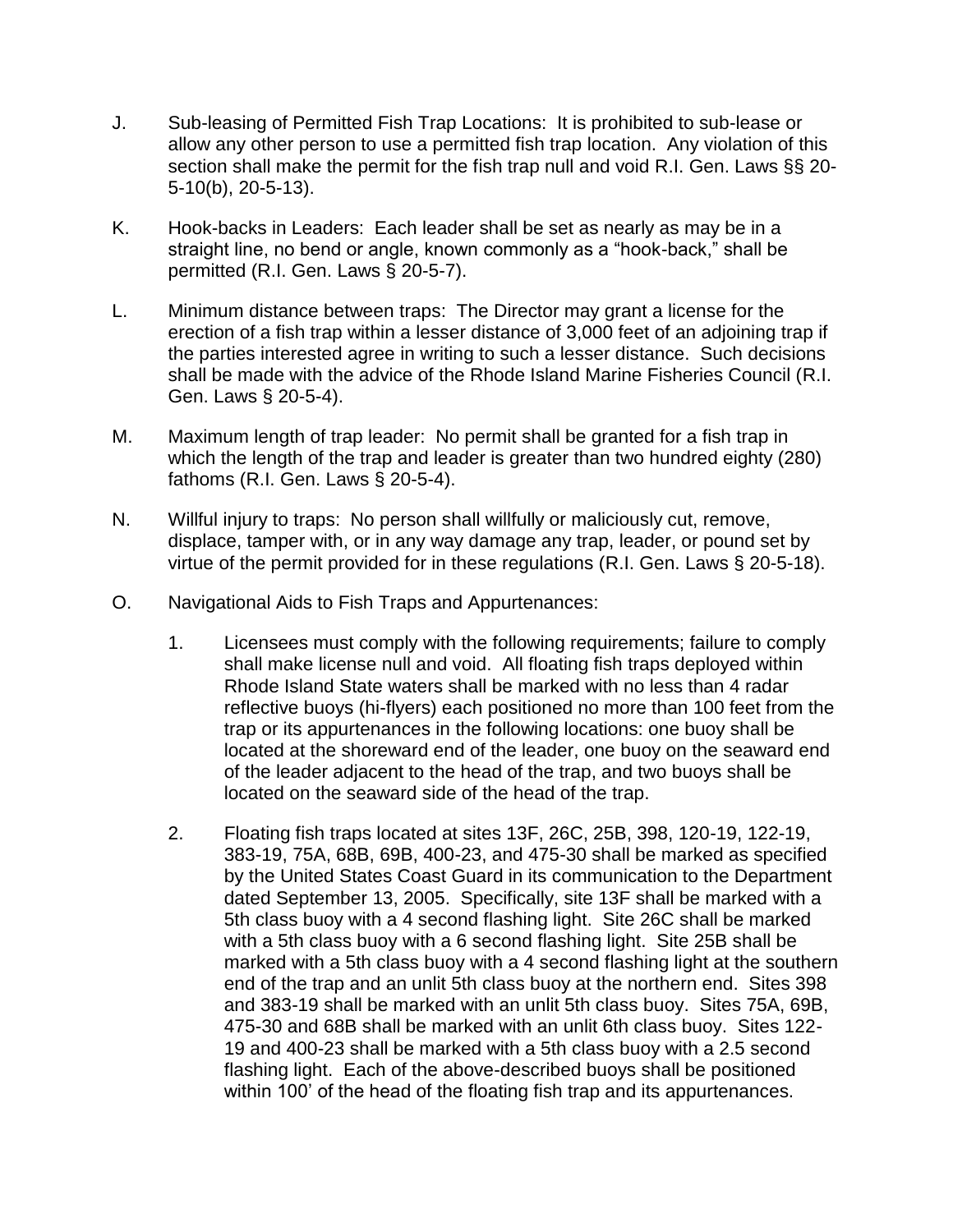- P. Restricted Locations: No fish traps shall be erected within the waters of the State with the exception of the following sites:
	- 1. The following sites are located south of Newport and Middletown within the area designated for floating fish traps by the Army Corp of Engineers:
		- a. Sites 13B, 13C, 13D, 13E, and 13F, located in a line extending southeasterly at approximately 135° beginning at Seal Rock (41° 26'39"N, 71° 20'49"W) so-called, and ending at approximately 41° 25'1"N, 71° 18'0"W;
		- b. Sites 26A, 26B, 26C, and 26D located in a line extending southeasterly at approximately 135° from Flat Rock (41° 27'03"N, 71° 18'24"W) so-called, and ending at approximately 41 26'15"N, 71 17'0"W;
		- c. Sites 111 and 112 located in a line extending southwesterly at approximately 225° from the west side of Price's Neck (41° 26'58"N, 71° 20'15"W), so-called, for a distance not exceeding 1,500 feet;
		- d. Sites 133, 136 and 324 located in a line extending southeasterly at approximately 150° from the east side of Price's Neck (41° 27'0"N, 71° 20'5"W), so-called, for a distance not exceeding 3,300 feet;
		- e. Sites 113A, 113B, 113C, 113D, 113E, and 113F located in a line extending southeasterly at approximately 135° from Coggeshall's Point (41° 27'4" N, 71°18'42" W) so-called, beginning just south of the inner area designated by the Army Corp of Engineers at approximately 41°26'6"N, 71°16'56"W and ending near the eastern limits of the outer area designated by the engineer's office of the Department of the Army at approximately 41° 24'50"N, 71°14'47"W;
		- f. Sites 25A, 25B and 25C located in a line beginning approximately seven thousand four hundred feet (7,400') south-southeast (200°) of Cormorant Rock (41°27'36"N, 71°14'51"W) so-called, at approximately 41° 26' 29" N, 71° 15' 29" W extending southeasterly (120°) and ending at approximately 41° 25' 56" N, 71° 14' 21" W;
		- g. Sites 54A and 54B located in line extending northwest at approximately 310° for three thousand three hundred sixty feet (3,360') beginning at the southerly limits of the outer area designated by the engineer's office of the Army Corp of Engineers at approximately 41°24'48"N, 71°16'56"W, 5,000 feet eastsoutheast of the southeastern end of the line from Seal Rock described in subdivision (a) and ending at approximately 41°25'10"N, 71°17'30"W;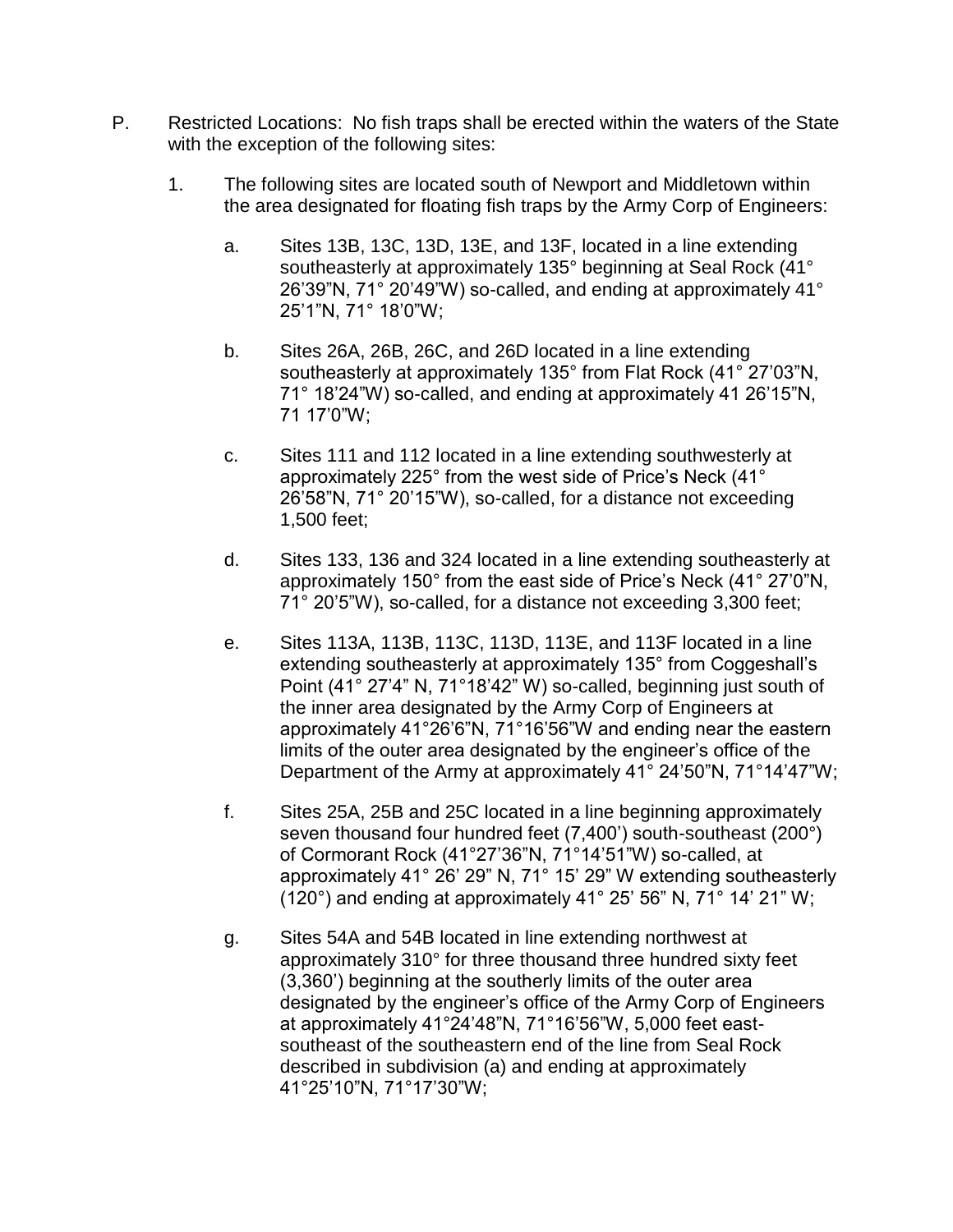- h. Sites 37A and 37B located in line extending northwest at approximately 310° for 3,360' (1,680' each) beginning at the southerly limits of the outer area designated by the Army Corp of Engineers at approximately 41°24'36"N, 71°15'51"W, 5,000 feet east-southeast of the southeastern end of the line from Seal Rock described in subdivision (g) and ending at approximately 41°24'58"N, 71°16'26"W;
- i. Sites 116 and 117 located in a line extending southeast at approximately 125° for 3,000 feet (1,500' each) from Gull Rock (41°27'33"N, 71°18'1"W) so-called, and ending at approximately 41°27'13" N, 71°17'29" W;
- j. Sites 501A and 501B located in a line extending southeast at approximately 125° for 3,360 feet (1,680' each) beginning at approximately 41°27'8"N, 71°17'35"W and ending at approximately 41°26'44"N, 71°16'54"W;
- k. Site 287 beginning at the high tide line 600 feet south of "forty steps" at approximately 41°28'26"N, 71° 17'49"W and extending east by south at approximately 100° for 1,680 feet;
- l. Site 23, designated for a pound net, is located approximately 4,600' south of Easton's Point so-called, at approximately 41°27'56"N, 71°16'31"W and is of the dimensions 600' by 600';
- m. Sites 383-19A and 383-19B located in line beginning northeast of Sachuest Point at approximately 41°28'30"N, 71°14'22"W, extending at approximately 135° for 3,360 feet and ending at approximately 41°28'8"N, 71°13'49"W;
- n. Site 512-19 begins approximately 2,250 feet south of flint point (41°29'9"N, 71°14'16"W) so-called, on the east side of Sachuest Point, and extends at approximately 135° for 1,680 feet ending at approximately 41°28'35"N, 71°13'58"W;
- o. Site 364, beginning at approximately 41° 27' 27" N and 71° 21' 35" W south of Castle Hill Lighthouse near Perry's Cove, extends approximately 400' west at approximately 270°, ending at approximately 41° 27' 23" N and 71° 21' 41";
- p. Sites 191 and 192 extend in line off the southeast side of Easton's Point (41°28'45"N, 71°16'30"W) in a southwesterly direction at approximately 145° beginning at approximately 41° 28' 49" N and 71° 21' 41" W and ending at approximately 41° 28'39" N and 71° 16' 14" W.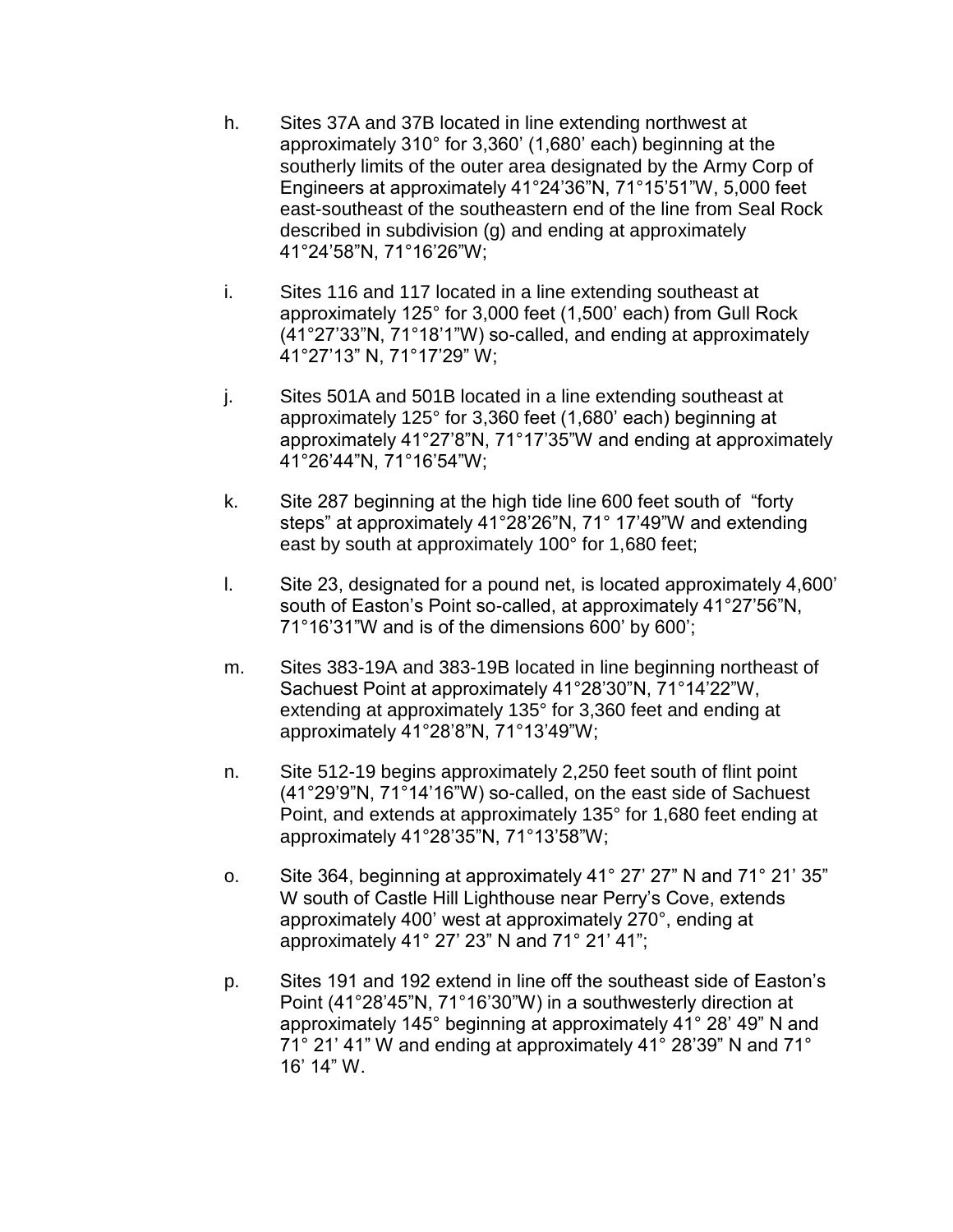- 2. The following sites are located near Sakonnet Point within the area designated by the Army Corp of Engineers:
	- a. Site 119-19 located approximately one mile south of Church's Point (41°29'59"N, 71°12'22"W) so-called, beginning at approximately 41°29'12"N, 71°11'45"W and extending 1,680 feet west by southwest at approximately 250°;
	- b. Site 581-19 located approximately one mile south of Church's Point (41°29'59"N, 71°12'22"W), beginning at approximately 41°29'4"N, 71°12'14"W in line with and 900 feet from the outer end of site 119- 19 and extending 1,680 feet west by southwest at approximately  $250^\circ$ ;
	- c. Site 580-19 located approximately 7,000 feet north of the breakwater (41°27'58"N, 71°11'43"W) beginning at approximately 41°29'2"N, 71°11'52" W and extending 1,680 feet west by south at approximately 250°;
	- d. Site 293-19 located approximately 6,000 feet north of the breakwater (41°27'58"N, 71°11'43"W) beginning at approximately 41°28'55"N, 71°11'26"W and extending 1,680 feet west by south at approximately 250°;
	- e. Site 227-19 located approximately 3,500 feet northeast of the breakwater (41°27'58"N, 71°11'43"W) beginning at approximately 41°28'31"N, 71°11'27"W and extending 1,680 feet west at approximately 270°;
	- f. Site 584-19 located approximately 2,700 feet north of the breakwater (41°27'58"N, 71°11'43"W) beginning at approximately 41°28'24"N, 71°11'47"W and extending 1,680 feet west at approximately 270°;
	- g. Site 122-19 located approximately 1,400 feet northeast of the breakwater (41°27'58"N, 71°11'43"W) beginning at approximately 41°28'14"N, 71°11'36"W and extending 1,680 feet west at approximately 255°;
	- h. Site 120-19 begins approximately 300 feet north of the shore end of the Sakonnet breakwater (41°27'53"N, 71°11'45"W) and extends 1,680 feet west at approximately 270°;
	- i. Site 261-19 begins 2,000 feet south of breakwater point (41°27'53"N, 71°11'45"W) at approximately 41°27'34"N, 71°11'41"W and extends 1,680 feet west at approximately 270°;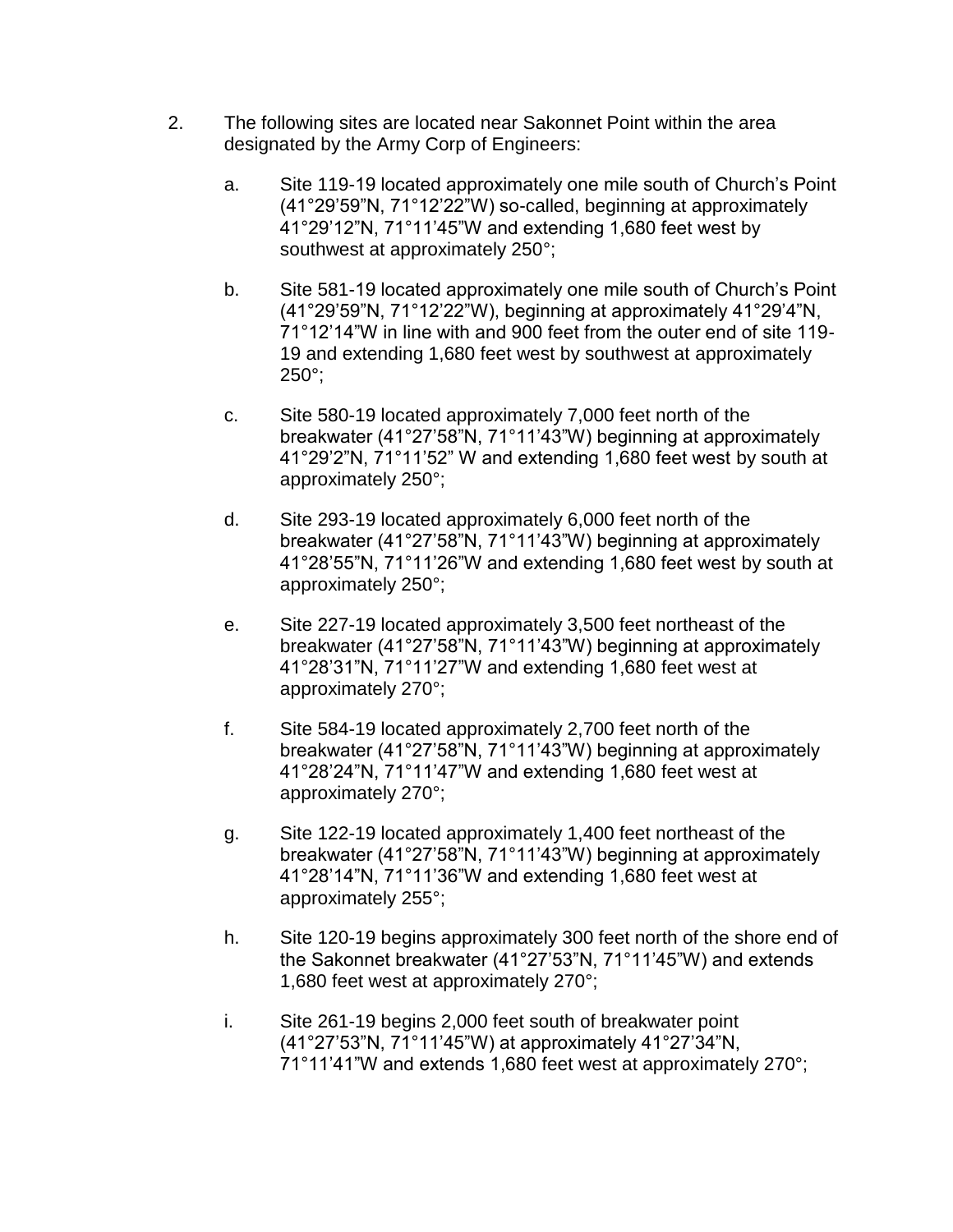- j. Sites 398 and 118, located west of Sakonnet Point, extend in a line west by south at approximately 240° for 3,360 feet (1,680 feet each) beginning at the Sakonnet Lighthouse rock (41°27'10"N, 71°12'10"W) and ending at approximately 41°26'55"N, 71°12'49"W;
- k. Site 58 begins at the Sakonnet Lighthouse rock (41°27'10"N, 71°12'10"W) and extends 1,680 feet south at approximately 180°;
- l. Sites 79A and 79B, located in line, extend west by south from West Island (41°27'0"N, 71°11'54"W) so-called, at approximately 250° for 3,360 feet to approximately 41°26'36"N, 71°12'30"W;
- m. Site 114A begins approximately 3,200 feet south be west of West Island (41°27'0"N, 71°11'54"W) so-called, at approximately 41°29'48"N, 71°7'33"W and extends at approximately 170° for 1,680 feet;
- n. Site 29 begins approximately 8,400 feet southwest of West Island so-called, at 41°25'46.1"N, 71°12'41.7"W and extends due south (180° on the compass rose) to 41°25'46.1"N, 71°12'41.7"W for a distance of approximately 1,680 feet;
- o. Sites 614A and 614B, located in line, extend south beginning 2,000 feet east of Dolphin Rock (41°27'13"N, 71°11'7"W), so-called, at a bearing of approximately 180° for 3,360 feet;
- p. Site FC-1, located north of Coddington Cove, begins at approximately 41° 32' 33"N, 71° 18'52"W and extends at approximately 60° towards shore ending at approximately 41°32'40"N, 71°18'42"W;
- q. Site FC-2, located off Coddington Point, begins at approximately 41°32'27"N, 71°19'40"W and extends at approximately 180° towards shore ending at approximately 41°32'21"W, 71°19'39"N;
- r. Site FC-3 begins approximately 1,500 feet west of the State line at approximately 41°26'31"N, 71°12'9"W and extends south from South Shore Beach, Little Compton at approximately 180° for 1,680 feet;
- s. Site FC-4 begins approximately 3,000 feet south of the southwest corner of Tunipus Pond, Little Compton at approximately 41°25'39"N, 71°12'16"W and extends 1,680 feet at approximately 110°;
- t. Site 583-19 located southwest of site 120-19 extends 1,680 feet east at approximately 90°;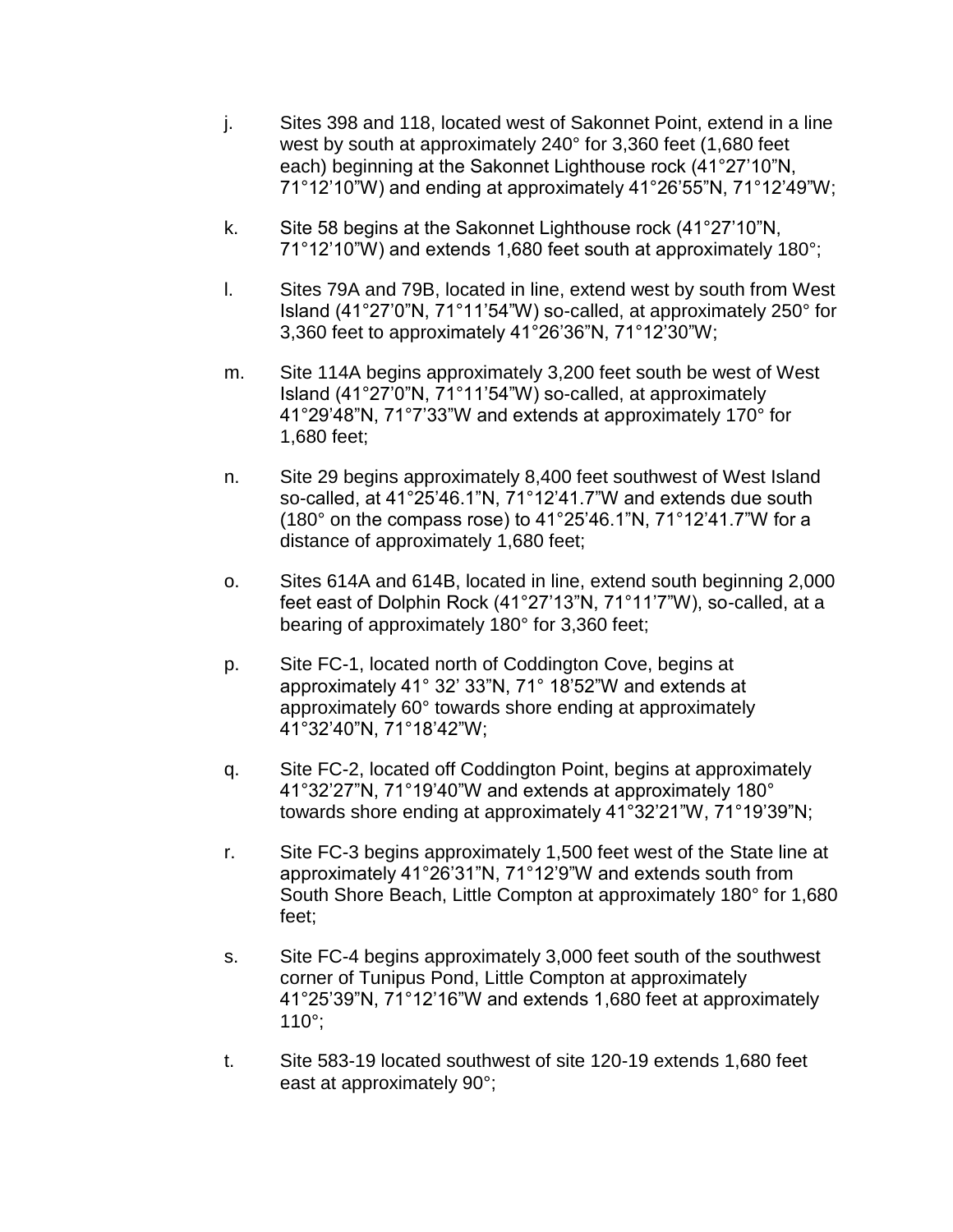- u. Site 585-19 located northwest of Sakonnet Point begins at approximately 41°28'33"N, 71°12'41"W and extends 1,680 feet east at approximately 90°;
- v. Site 586-19.
- 3. The following sites are located east of the shore in Narragansett north of Scarborough Beach and south of Narragansett Pier within the area designated by the Army Corp of Engineers for fish traps:
	- a. Sites 68A and 68B, located in line, begin approximately 1,500 feet north of Indian Rock (41°24'54"N, 71°27'8"W), so-called, and extend southeast by east at approximately 120° for 3,360 feet;
	- b. Sites 69A and 69B, located in line, begin approximately at Indian Rock (41°24'54"N, 71°27'8"W), so-called, and extend southeast by east at approximately 115° for 3,360 feet;
	- c. Sites 70A and 70B, located in line, begin approximately 2,000 feet south of Indian Rock (41°24'54"N, 71°27'8"W), so-called, and extend southeast by east at approximately 115° for 3,360 feet;
	- d. Sites 74A and 74B, located in line, begin approximately 5,100 feet south of Indian Rock (41°24'54"N, 71°27'8"W), so-called, and 600 feet from shore and extend southeast by east at approximately 130° for 3,360 feet;
	- e. Sites 75A and 75B, located in line, begin approximately 8,300 feet south of Indian Rock (41°24'54"N, 71°27'8"W), so-called, and extend southeast by south at approximately 145° for 3,360 feet.
- 4. The following sites are located within the area of the Harbor of Refuge in Point Judith:
	- a. Site 22-29, located outside of the Harbor of Refuge, begins approximately 1,200 feet northwest from the outer end of the west breakwater at approximately 41°22'5"N, 71°31'5"W and extends at approximately 250° for 550 feet;
	- b. Site 400-23, located outside the Harbor of Refuge, begins approximately 500 feet northwest from the outer end of the west breakwater at approximately 41°21'38"N, 71°29'34"W and extends at approximately 250°;
	- c. Site 475-29, located within the Harbor of Refuge, begins approximately at approximately 41°21'47"N, 71°29'34"W in front of Breakwater Village, so-called, and extends southwest at approximately 225° for approximately 900 feet;